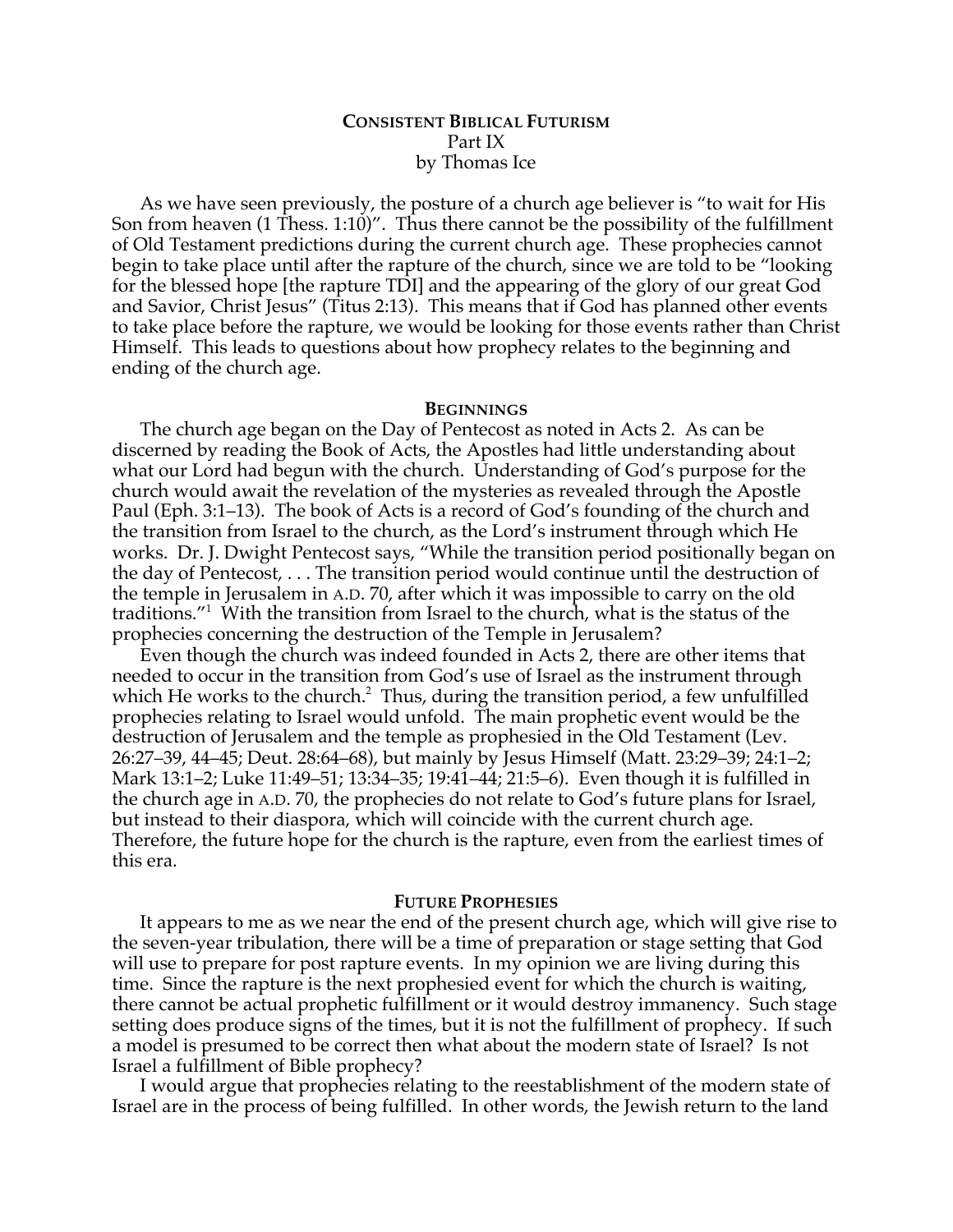of Israel and the founding of a modern state are really further stage setting that puts the Jewish nation back into the land in a position so that the prophecies can begin to be completed once the rapture takes place. However, they are not being fulfilled since the prophetic details related to Israel's restoration are not taking place today. The nation is poised for these prophetic details to begin to unfold, but they are not yet occurring.

When we look at passages that speak to the first regathering of the Jews to their land before the tribulation, we see that the regathering is related to events that will take place during the  $70<sup>th</sup>$  week of Daniel. Ezekiel 20:33–44 and 22:17–22 both speak of Israel being restored to her land in order to go through the judgment of the tribulation for the purpose of purging out the non-elect within Israel. Thus, the regathering has to occur before the wrath of the tribulation commences in order for these prophecies to unfold. So it makes sense when we see in our own day that Israel is being regathered in unbelief by God Himself in preparation for the prophecies of the tribulation to be fulfilled at a future time.

Such a view means that the prescribed focus of the New Testament upon Christ and His any-moment return is preserved, but also, we are able to see clear indications that the world is being prepared for the rise of antichrist, a one-world government, fulfillment of all the prophecies relating to Israel and her surrounding nations, the invasion of Gog and her allies of Israel, and much more. If prophetic events, such as wars, famines, earthquakes, etc. are signs of the end of the church age, then no matter what advocates say, the logic of such a position is that the signs of the end of this age must take place before the rapture can occur. Yet, as noted previously, the emphasis for the church is to wait for Christ to rescue His Bride at any time.

### **END TIME APOSTASY**

Some might wonder what the role of end time apostasy plays in this matter. Since the New Testament clearly speaks of an apostasy in the last days, would not that mean that the rapture could not come until after this latter-day apostasy arrived? We see a couple of passages saying these things. "But the Spirit explicitly say that in the later times some will fall away from the faith, paying attention to deceitful spirits and doctrines of demons" (1 Tim. 4:1). "But realize this, that in the last days difficult times will come" (2 Tim. 3:1). There are a number of things to consider in light of this clear teaching from Scripture.

First, Jude, one of the last Epistles written in the New Testament says, "Beloved, while I was making every effort to write you about our common salvation, I felt the necessity to write to you appealing that you contend earnestly for the faith which was once for all delivered to the saints. For certain persons have crept in unnoticed, those who were long beforehand marked out for this condemnation, ungodly persons who turn the grace of our God into licentiousness and deny our only Master and Lord, Jesus Christ" (Jude 3–4). It appears that even as the New Testament was drawing to a close that the apostasy was already arriving. Thus, apostasy was already a major problem in the church, even in apostolic times.

Second, John warned in his first epistle: "it is the last hour; and just as you heard that antichrist is coming, even now many antichrists have arisen; from this we know that it is the last hour" (1 John 2:18). This appears to echo Jude that apostasy was already in the church.

Third, Paul, in his last epistle shortly before his death warns Timothy: "But evil men and impostors will proceed from bad to worse, deceiving and being deceived" (2 Tim.